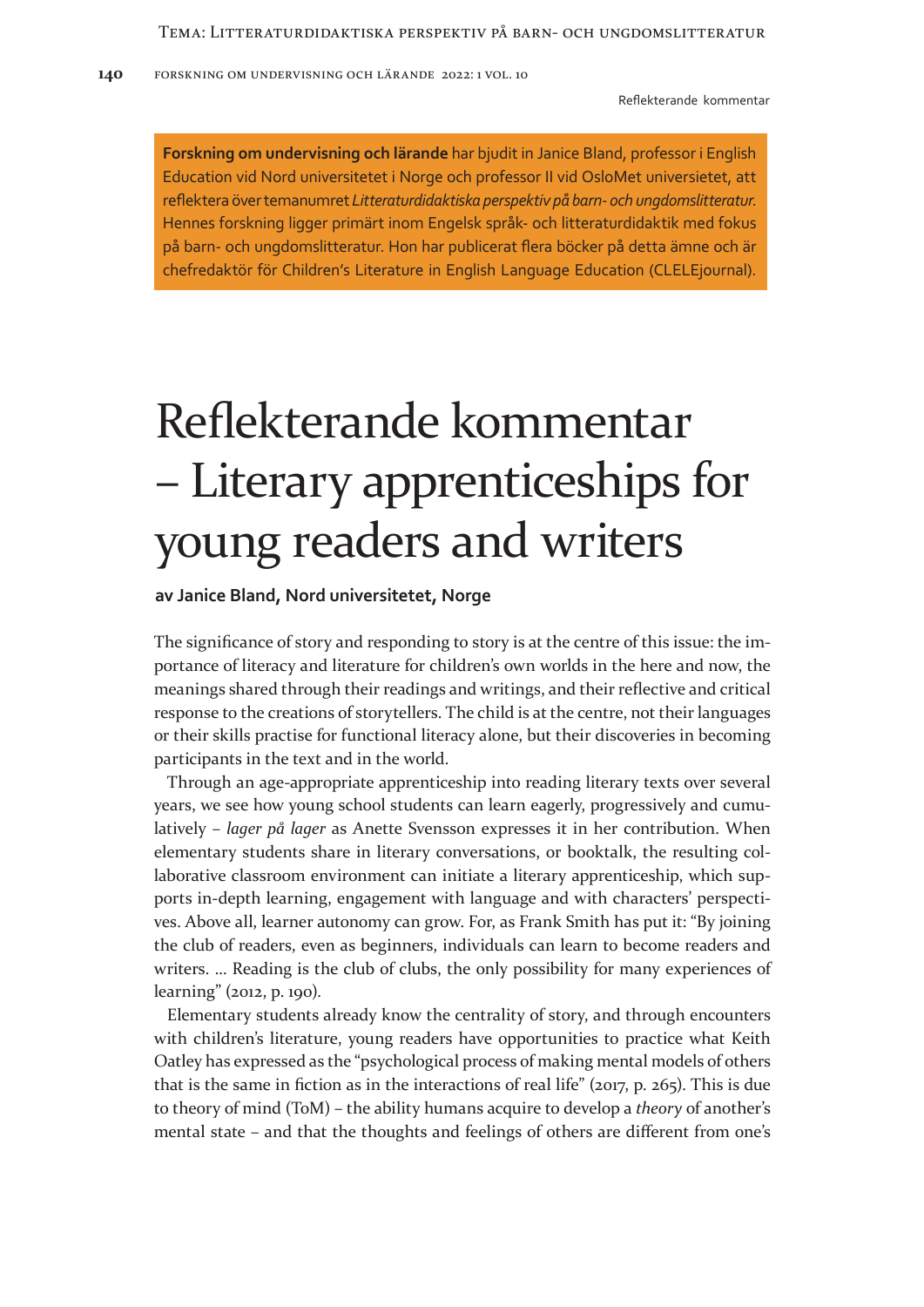Reflekterande kommentar

own. Children instinctively animate inanimate objects – their soft toys and dolls, for example – revealing the tendency in humans that is clearly important for developing ToM. Literary texts, when read deeply and dialogically, with exchanges on literary characters' motivations, feelings, and intentions, can exercise ToM powerfully by challenging the reader again and again to perspective-taking. This insight into others' minds is essential for empathy and reflecting on moral dilemmas.

Complex characters gradually reveal aspects of their identity to the engaged reader, encouraging thoughtful feelings, whether the characters are purely fantasy or, in the case of biography, also exist or have existed in the real world. While reading and listening to compelling story, children generate mental imagery, their vicarious ethical experience is embodied and tangible. Responding to story, the vision system in the brain activates to create a virtual visual experience and the auditory system activates to virtually hear in a dynamic and creative process. In this way, when the reader enters the world of the book both cognitively and imaginatively, their response is real and vibrant.

Our actual lived contact with diversity will always be limited by the number of different local and global contexts we can visit. This reduces opportunities for rehearsing interculturality – which focuses on dialogue and mutual respect, and a fluid notion of culture and diversity. However, we can learn vicariously and discover mutualities through a multitude of literary characters and storyworlds. Emotions are modelled in well-crafted stories, which tend to generate thoughtful feelings in the reader, listener, and beholder. Thus, a rewarding literary apprenticeship takes place when children are allowed to express both a creative and emotional response to compelling story and reading, often communicated in performance and drawing as well as words.

Children's natural curiosity – which is vital for their learning – is contextualized and encouraged through story. In-depth learning cannot begin too early – this involves the students as agentive and motivated participants, working collaboratively and with empathy while preparing for and confronting the challenges of today and of times ahead. Meetings of minds cannot begin too early, when young students discover different perspectives and windows on unknown worlds. At the same time, critical literacy is an essential part of a literary apprenticeship. Vasquez, Janks and Comber suggest a definition of critical literacy as "a stance or attitude toward literacy work in schools at all levels and irrespective of whether students are working in the languages they are fluent in or languages that they are adding to their linguistic repertoires" (2019, p. 302). Critical literacy helps unlock the agency and autonomy of the reader; children can become a critically aware participant in the text when they strive to discover how worldviews have been, potentially unconsciously, imported into a text.

The early scaffolding supplied by a literary apprenticeship and critical literacy is an important support against *antinarrative*. This is a term that is increasingly used to refer to stories that lack integrity, character development and carefully crafted story patterns and that permeate social media (Rose, 2012). Critical literacy can also build students' resilience against echo chambers and disinformation, which these days endanger young children quite as much as adolescents. Education is multidisciplinary and complex; a critically aware literary apprenticeship is an educational must – to